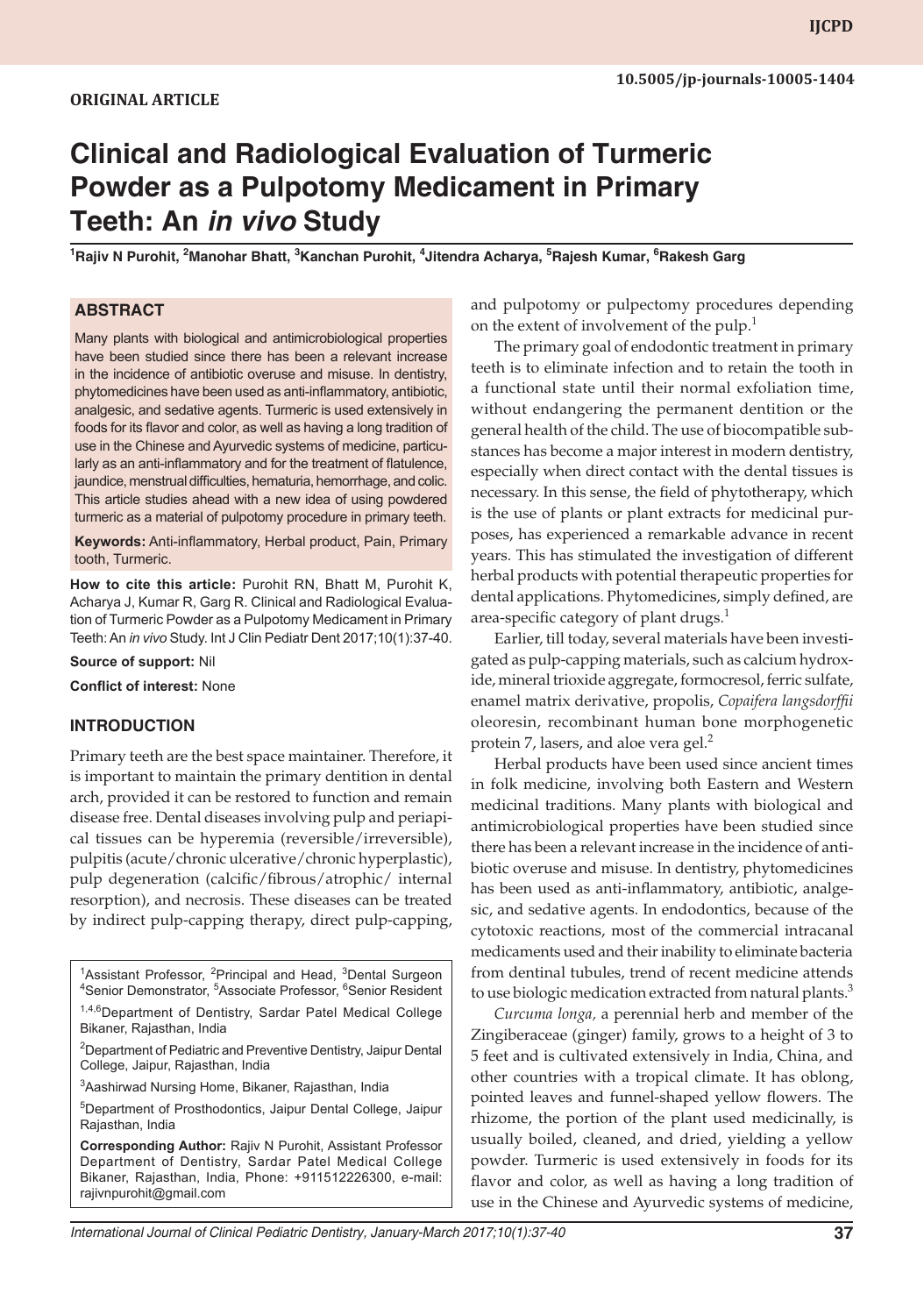particularly as an anti-inflammatory and for the treatment of flatulence, jaundice, menstrual difficulties, hematuria, hemorrhage, and colic.<sup>4</sup>

The aim this study to evaluate clinically and radiographically turmeric powder as a pulpotomy material evaluated at different time intervals of 3 weeks, 2, 4, and 6 months.

## **MATERIALS AND METHODS**

The present study shows a total of 50 children aged between 4 and 9 years, who were having carious unilateral or bilateral deciduous molar in maxillary and mandibular arch, were selected from the outpatient clinic of Department of Pedodontics with Preventive Dentistry, Jaipur Dental College and Hospital, Jaipur, India. Out of screened 50 children, 15 were selected. They were in good general health having no history of systemic illness or hospitalization. After selection of patient, institutional ethical committee clearance was obtained from concerned authorities, and evaluation of constituents and safety of the sample is undertaken by Guru Nanak Institute of Pharmacy, Hyderabad, Andhra Pradesh, India. The parents or guardians of the child were informed about the condition of their child's dentition. Once the patients were selected, the teeth for the study that were selected had following clinical and radiographic criteria.

## **Preparation of Turmeric Powder and Radiolucent Material**

The dried rhizomes of turmeric were grounded to fine powder under hygienic conditions to form a turmeric powder. This turmeric powder, distilled water, and radiolucent material were mixed on a glass slab with the help of stainless steel spatula, and mixing ratio of turmeric powder, distilled water, and radiolucent material was 1:3:3.

#### **Methodology**

Local anesthesia for the selected tooth to be treated if required was achieved by desired nerve block, using 2% lignocaine hydrochloride with adrenaline 1:80000 followed by isolation was achieved using rubber dam, and the access cavity (Fig. 1) was done depending on the extent of lesion. The carious dentin was excavated with the help of spoon excavator and large round bur followed by roof of the pulp chamber removed, making sure that overhanging edges were eliminated and a proper access to root canal orifice was achieved.

To arrest the bleeding pulp stumps, a cotton pellet soaked in distilled water was used for 1 to 2 minutes, and then the pulp stumps was fixed with the mixture of turmeric powder (Fig. 2), distilled water, and radiopaque material with the help of cement carrier. Followed by a series of restoration, i.e., a layer of zinc oxide eugenol, glass ionomer cement restoration, and composite restoration, oral hygiene instructions were given.

Patients were recalled and teeth with above-mentioned mixture were evaluated in 3 weeks, 2, 4, and 6 months follow-up.

On evaluation visits, the treated teeth were evaluated for pain, tenderness to percussion, presence of mobility, and signs of pathology or fistula, whereas radiographic examination included any presence of radiolucency in periapical or furcal area.

The cases treated were considered as successful when there is absence of pain, tenderness on percussion, mobility, and signs of pathology or fistula. The case was regarded as a failure when one or more of the following signs were present: Internal root resorption, furcation radiolucency, periapical bone destruction, pain, swelling,





**Fig. 1:** Carious tooth (85) **Fig. 2:** Preoperative radiograph of 85

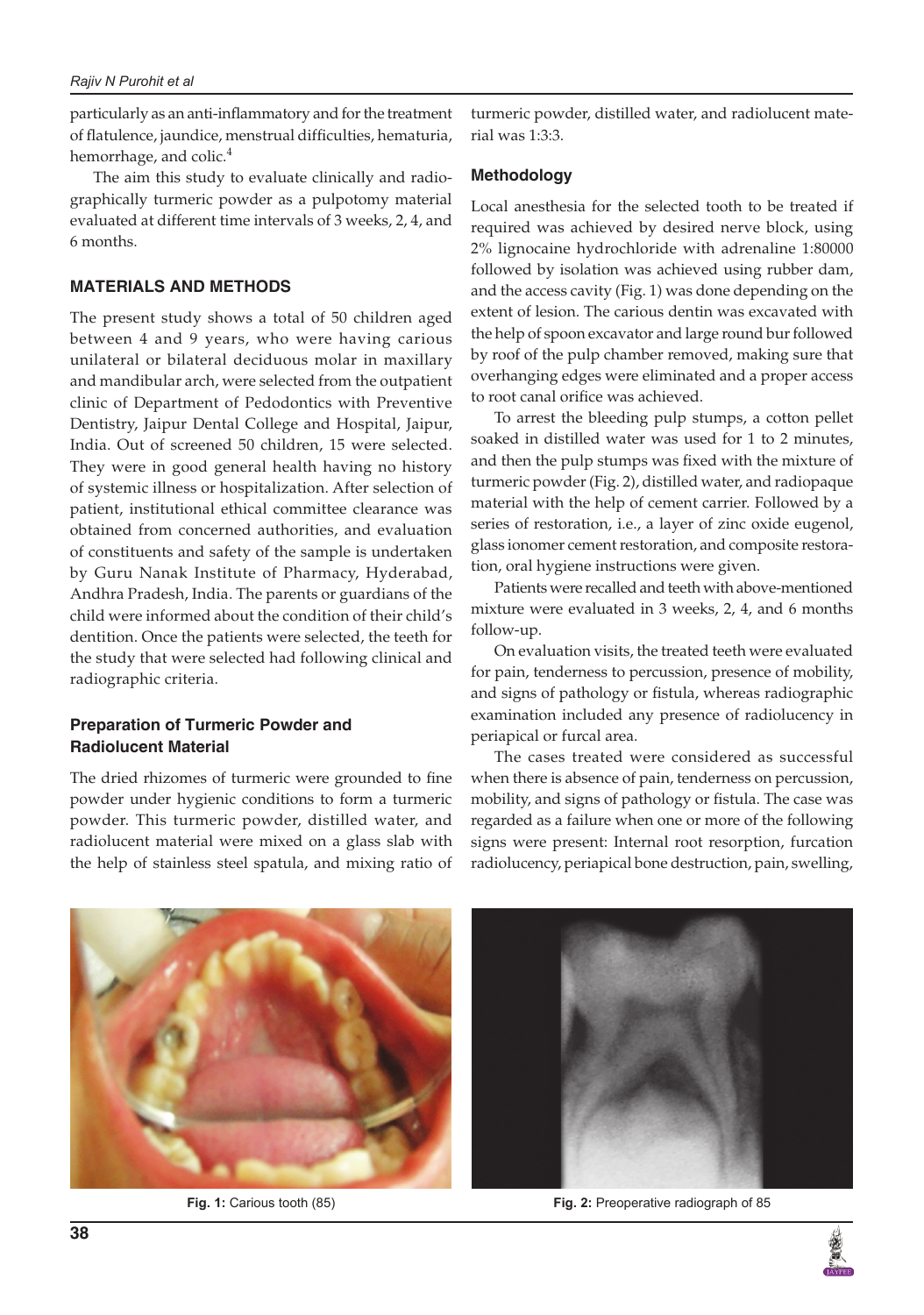*Clinical and Radiological Evaluation of Turmeric Powder as a Pulpotomy Medicament in Primary Teeth*



**Table 1:** Distribution of various clinical signs and symptoms reported from baseline and after treatment (in %)

| Interval        | Pain        | <b>Tenderness Mobility</b> |         | Sinus and<br>fistula |
|-----------------|-------------|----------------------------|---------|----------------------|
| <b>Baseline</b> | 15 (100.00) | 0(0.00)                    | 0(0.00) | 0(0.00)              |
| After 3 weeks   | 0(0.00)     | 0(0.00)                    | 0(0.00) | 0(0.00)              |
| After 2 months  | 0(0.00)     | 0(0.00)                    | 0(0.00) | 0(0.00)              |
| After 4 months  | 0(0.00)     | 0(0.00)                    | 0(0.00) | 0(0.00)              |
| After 6 months  | 1 (6.66)    | 0(0.00)                    | 0(0.00) | 0(0.00)              |
|                 |             |                            |         |                      |

sinus/fistula, or tenderness on percussion (Fig. 3). The cases were considered successful radiographically when there are no signs of radiolucency during postoperative visits (Fig. 4).

## **RESULTS**

The present study shows the observation after 3 weeks, 2, 4, and 6 months follow-up. There was only one patient (6.66%) who reported pain after 6 months, and none of the patients reported tenderness, mobility, and sinus/ fistula after 6 months (Table 1). Radiographically, no changes were seen after 3 weeks, 2, 4, and 6 months in furcal area (Table 2).

## **DISCUSSION**

Pulp medicaments should induce the regeneration of the remaining pulp tissue, and any potential inflammatory response caused by their application must not cause harm to the pulp. Based on these prerogatives, the present study evaluated the use of turmeric powder as pulp medicaments, since these substances are considered to be biocompatible and present therapeutic properties that are widespread in folk medicine and supported by research-based evidence.



**Fig. 3:** Turmeric placed in 85 **Fig. 4:** Postoperative radiograph after 6 months of 85

**Table 2:** Distribution of presence and decrease of radiolucency in furcation at various intervals

| Interval        | Presence of radiolucency<br>in furcation area |
|-----------------|-----------------------------------------------|
| <b>Baseline</b> | 0(0.00)                                       |
| After 3 weeks   | 0(0.00)                                       |
| After 2 months  | 0(0.00)                                       |
| After 4 months  | 0(0.00)                                       |
| After 6 months  | 0(0.00)                                       |
| Remark          |                                               |

The present study showed that none of the patients reported with tenderness, mobility, and sinus/fistula after 6 months. This reduction was highly significant: 1 patient (6.66%) out of 15 primary molars reported with pain, 6 months after the treatment, which could be because of restoration failure. Thus, the end of 6-month reduction of pain in 93.34% of cases was 100%. Radiographically, no changes were seen after 3 weeks, 2, 4, and 6 months in furcal area. The study by Chandra and Gupta<sup>5</sup> suggested curcumin as a potent anti-inflammatory with specific lipoxygenase and cyclooxygenase 2-inhibiting properties. Studies on animals, as well as *in vitro* and *in vivo* studies, demonstrate turmeric's effectiveness of decreasing both acute and chronic inflammation, and Chainani-Wu<sup>6</sup> also found, in a phase I human trial with 25 subjects using up to 8,000 mg per day for 3 months, no toxicity from curumin. Five other human trials using 1,125 to 2,500 mg per day have also found it to be safe.

## **CONCLUSION**

Pulpotomy treatment using turmeric powder in primary teeth has shown good clinical and radiographic success. However, we advocate further studies with histologic evaluation to attain the further efficacy and healing effects of turmeric on dental pulp.